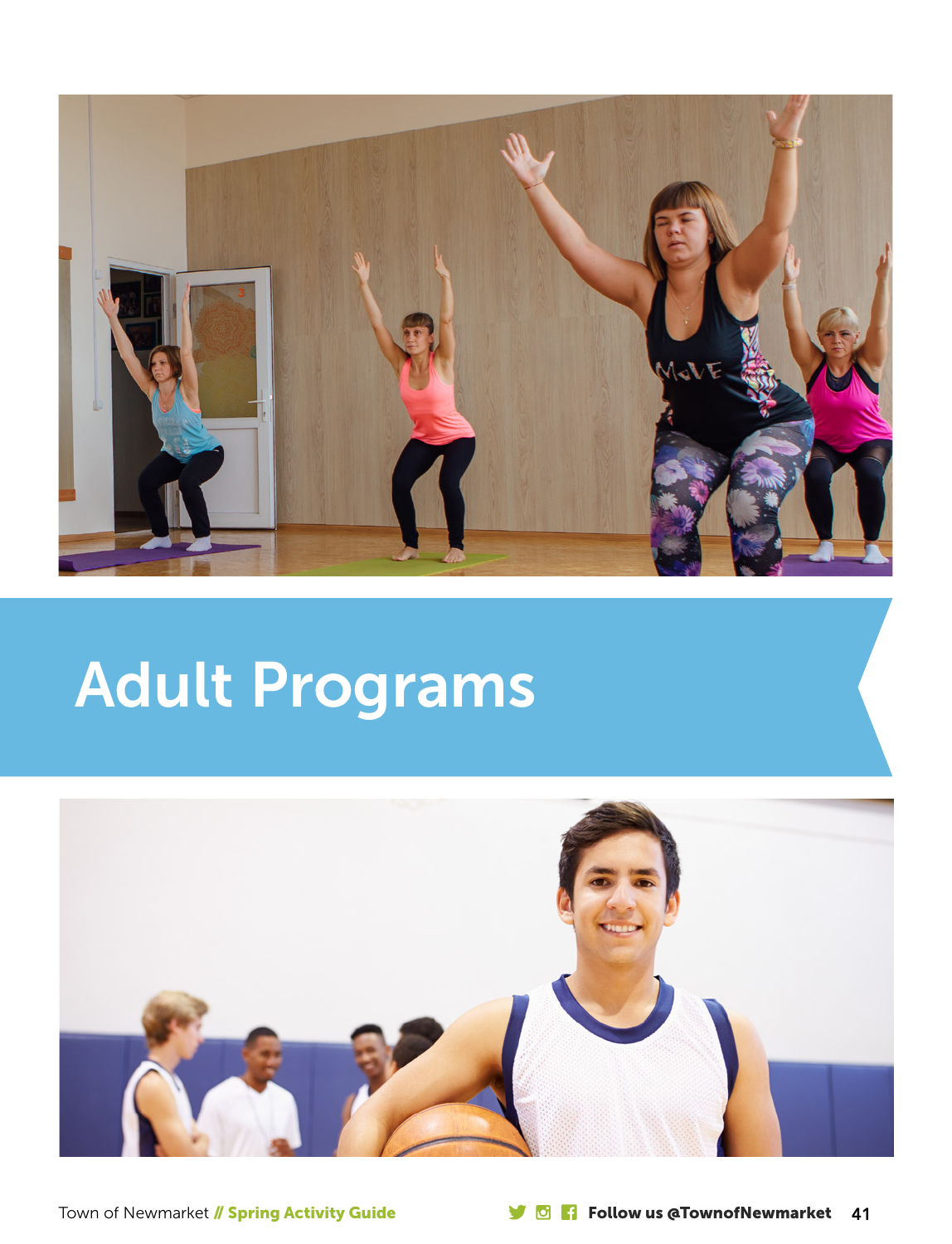## **\* Adult Programs**

## Arts and Culture

## Conversational Spanish – Virtual – Beginner

## Path: Language Arts Level: Beginner

Develop your vocabulary; understand and speak more Spanish. This course will introduce you to Spanish greetings, farewells, days, months, numbers, timing, alphabet, adjectives, drinks and food. Learn some verbs to say some short sentences. A link will be sent to participants along with a downloadable study guide.

Age: 16+ Years Location: Online Class Room

## Creative Writing – Journaling

#### Path: Literary Arts Level: All

Write your way to a better you! This course explores how words can heal the heart  $\theta$  soul. Learn about the creative writing process of 'Personal Journaling'. Using colour, music, art and photos to dig deep into your psyche where you may discover the courage to change your life.

Age: 16+ Years Location: Old Town Hall

## French for Beginners

## Path: Language Arts Level: Beginner

Develop your vocabulary; understand and speak more French. This course will introduce you to French greetings, farewells, days, months, numbers, timing, alphabet, adjectives, drinks and food. Learn some verbs to say some short sentences.

Age: 16+ Years Location: Old Town Hall

## Photography Basics - The BrYangle

#### Path: Photography / Visual Art Level: Beginner

Learn from Professional Photographer, Brian Weiss in this photo essentials online virtual workshop. The series will cover all the fundamentals that you need to get the most out of your photography and will focus on exposure, focus, lenses, and composition. Answer questions you didn't even know you had and discover the tools you'll need to make the photos you already see in your mind's eye. A final photo challenge is issued at the end of the session. DSLR camera required/preferred.

## Age: 16+ Years Location: Virtual Classroom

## Photography Advanced

## Path: Photography / Visual Art Level: Intermediate / Advanced

This virtually delivered intermediate advanced photo essentials workshop will continue the path started with the 'BrYangle' sessions. Moving beyond fundamentals, this session will cover white balance, metering, on and off camera flash, and much more. Weekly photo assignments and reviews will be powerful tools to show personal growth. DSLR camera required/preferred.

## Age: 16+ Years Location: Virtual Classroom

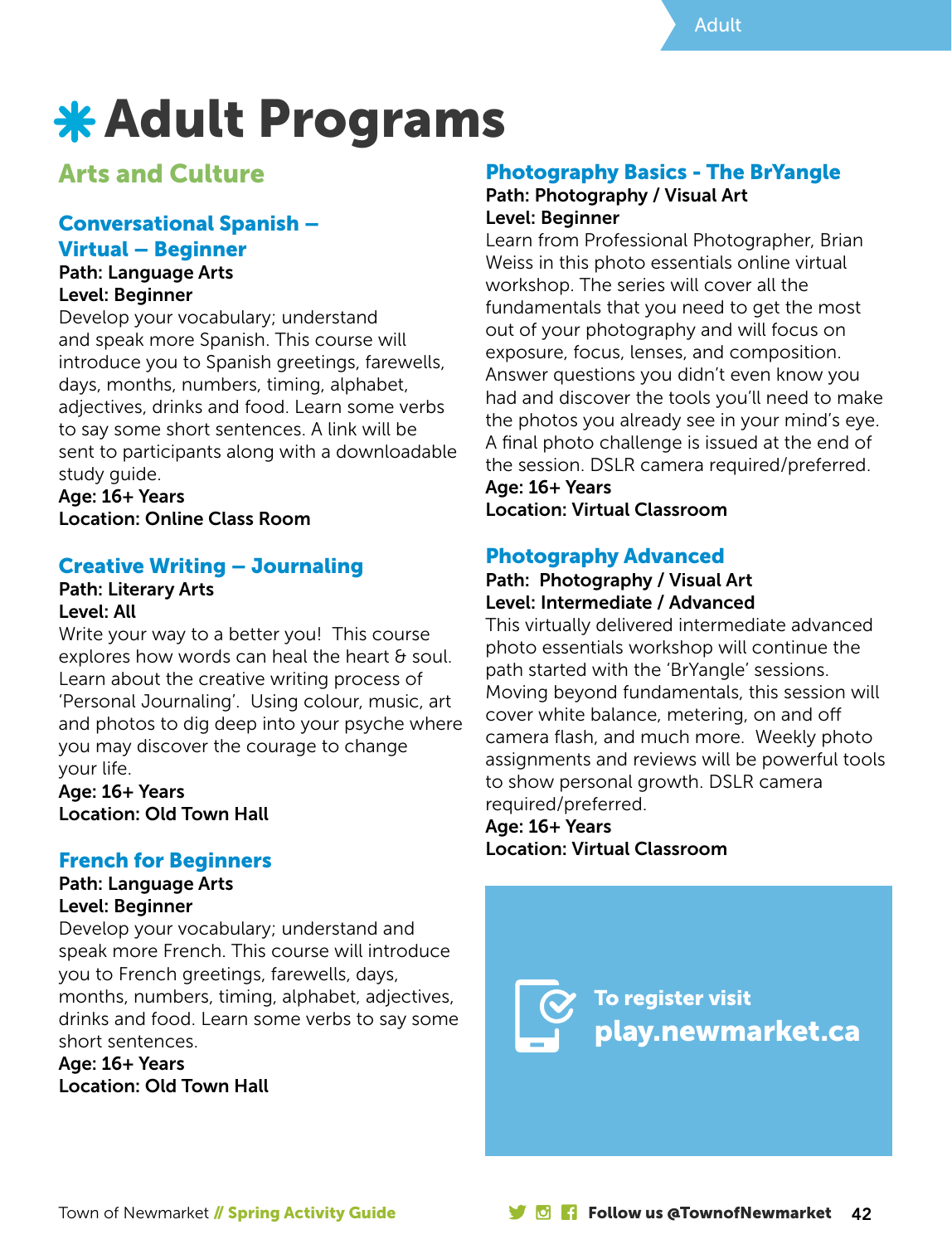## Watercolour Beginner

## Path: Visual Art / Adult Discovery Level: Beginner

Learn from Professional Photographer, Brian Weiss! Through experimentation and exercises, you will learn about different washes, application methods and more. You will receive individual support, instruction demonstrations and explanations on a variety of subject matters. Materials and supply list provided. Material costs are not included. Age: 18+ Years

Location: Old Town Hall

## Write Now - Creative Writing

## Path: Literary Arts / Adult Discovery Level: Beginner - Advanced

Discover joy in the writing process through the use of timed writing prompts, in-class writing exercises, positive feedback and ample time to write each week. At the end of the session, participants will have a notebook filled with 'unedited' writing pieces and a writer's resource package.

Age: 16+ Years Location: Old Town Hall

## Fitness Programs

## Bounce Fit

Wearing specially designed rebound boots (provided), you will benefit from a great cardio workout while toning your core as you balance. This class is low impact and fun for any level of fitness.

Age: 16+ Years Location: Magna Centre

## HIIT Parent

You're a parent. You're up early, you're to bed late, and all the hours in between are filled with no 'me' time. That's why HIIT workouts are for you! High-intensity interval training is one of the most effective and efficient workouts you can do. This class is for all levels and for those who need to start somewhere. Come and work out with your baby and other parents in this fun-filled class.

Age: 16+ Years Location: Magna Centre

## Prenatal Yoga

By practicing yoga during pregnancy, an expectant mother invites harmony into her body. Yoga helps release stress and maintain better health, enabling the mother to cope with the changes in her body calmly. The class is specifically designed to introduce yoga poses, theory and health precaution for mothers-to-be.

Age: 16+ Years Location: Magna Centre

## Baby & Me Yoga

Calling all new moms! Learn to do yoga poses while adapting to your new bundle of joy! Each class provides postnatal exercises that will increase your energy, flexibility and improve muscle strength. This class is an excellent opportunity to connect with other new moms in the community. Moms must be 8+ weeks postpartum with medical clearance to begin a fitness routine.

Age: 16+ Years Location: Magna Centre

Looking to try out something new? Check out Bounce Fit this spring!

To register visit play.newmarket.ca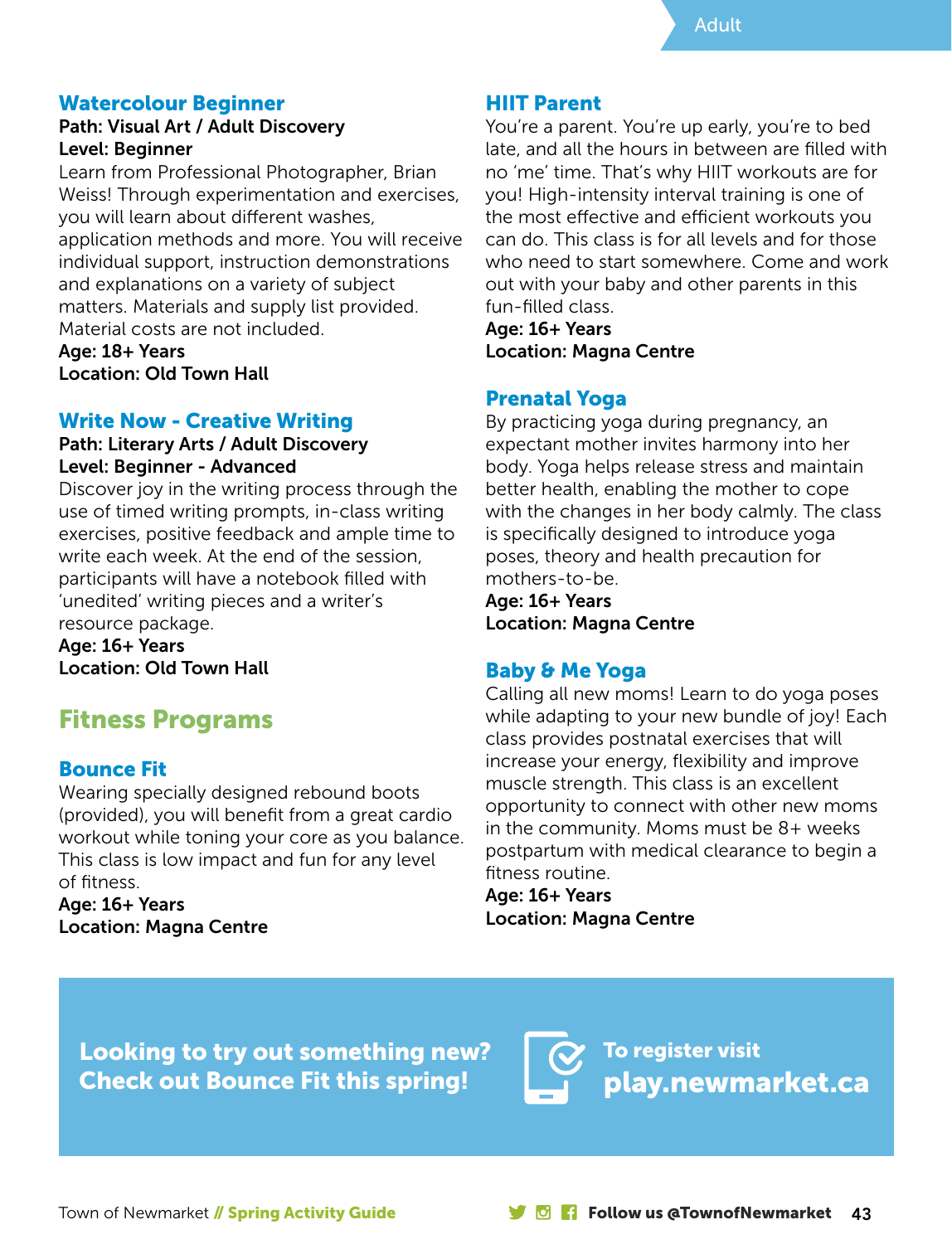## Bellyfit® Flow

With this powerful, choreographed fusion of flowing, feminine, hip-centred movement, you'll finally get to experience a Yoga class that is truly designed for the unique needs of the female body. Delivered from a solid fitness foundation  $\sim$  spiced up with the magic of dance and united seamlessly with Vinyasa Flow ~ you can expect all the signature elements that Bellyfit® offers, now 100% on the mat, with a focus on strength and flexibility rather than cardiovascular endurance and coordination. Add an incredible soundtrack, and you've got a unique and powerful practise designed to uplift and energize on all levels. And yes, you will burn  $\sim$  in the best way possible.

#### Age: 13+ Years

Location: Ray Twinney Recreation Complex

## Fitness for Breath

This post-rehabilitation program is designed for individuals with chronic lung disease such as COPD, Pulmonary Fibrosis and chronic asthma. An excellent resource to continue and support an exercise routine. Offering information on the importance of staying active in a safe and accessible environment. This program runs in partnership with the Lung Association of Ontario.

## Age: 16+ Years Location: Magna Centre

To register visit play.newmarket.ca

## T.I.M.E. Exercise Program

TIME is an exercise program tailored to people with neurological conditions such as Stroke, Acquired Brain Injury (ABI), Parkinson's Disease, Multiple Sclerosis or have challenges with balance and coordination. This exercise program involves moving through circuit stations devised by Toronto Rehabilitation Institute physiotherapists and led by fitness instructors. The focus is on improving balance and coordination abilities. Participants are required to walk independently for 10m with or without a walking aid. The 60-minute class incorporates a warm-up, circuit stations and ends with a cool-down. The ratio of participants to staff is  $1:4$   $\theta$  can increase to 1:6 when the participants improve their fitness levels.

Age: 50+ Years Location: Magna Centre

## Sports

## Basketball - Co-Ed Recreational

A recreational program that will help you practice your shooting, dribbling, and passing skills during a shoot around warm-up and scrimmages.

Age: 18+ Years Location: Magna Centre

## Karate – Introduction

Self defense, fitness and fun are the building blocks of martial arts and this class lets you experience them all. In partnership with Jitsu-Do Karate, this introduction class is a chance to take up a hobby that can end up as a lifestyle.

## Age: 6+ Years Location: Jitsu-Do Karate